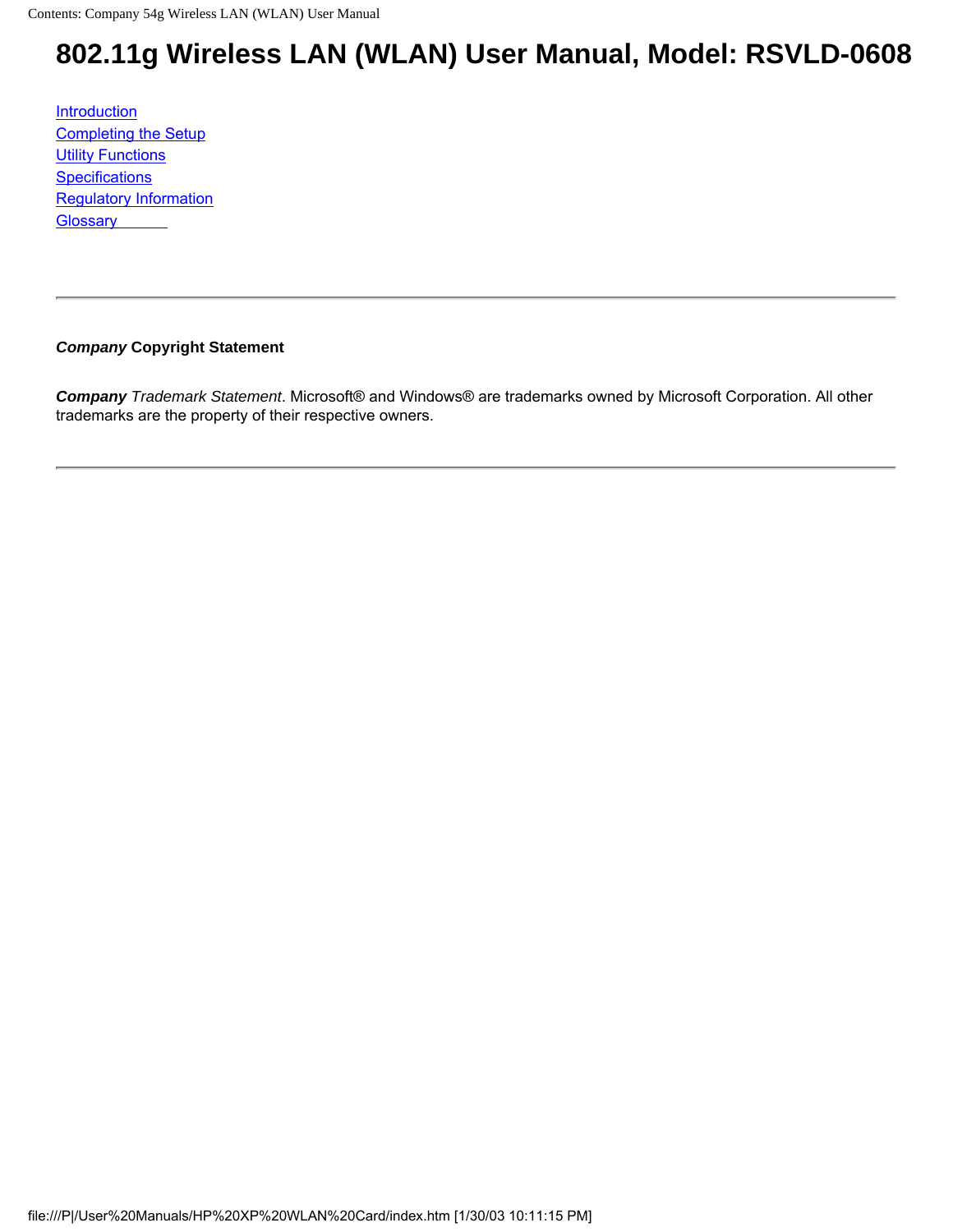<span id="page-1-1"></span><span id="page-1-0"></span>[Back to Contents](#page-0-0)

## **Introduction:**

[The 802.11g WLAN Solution](#page-2-0) [Using the 802.11g WLAN](#page-2-0) [Features and Requirements](#page-2-0)

## <span id="page-1-2"></span>**The 802.11g WLAN Solution**

The **802.11g WLAN** solution accesses wireless local area networks (LANs), enables the sharing of a local printer and files with others in the network, accesses the Internet, and enables roaming about the office—wire-free. This wireless LAN solution is designed for both the home user and small businesses—and it is scalable so that users can be added and new network features can be enabled as networking needs grow.

WEP is a security protocol for wireless local area networks (defined in IEEE Std 802.11, 1999 Edition) that encrypts data sent over radio waves. The use of the WEP key is optional and can be enabled or disabled. If the network being connecting to has enabled WEP, WEP must also be enabled in the network profile and the WEP key must be set to match the WEP key used by the network. Otherwise, it is impossible to connect to the network.

### **Enterprise Users**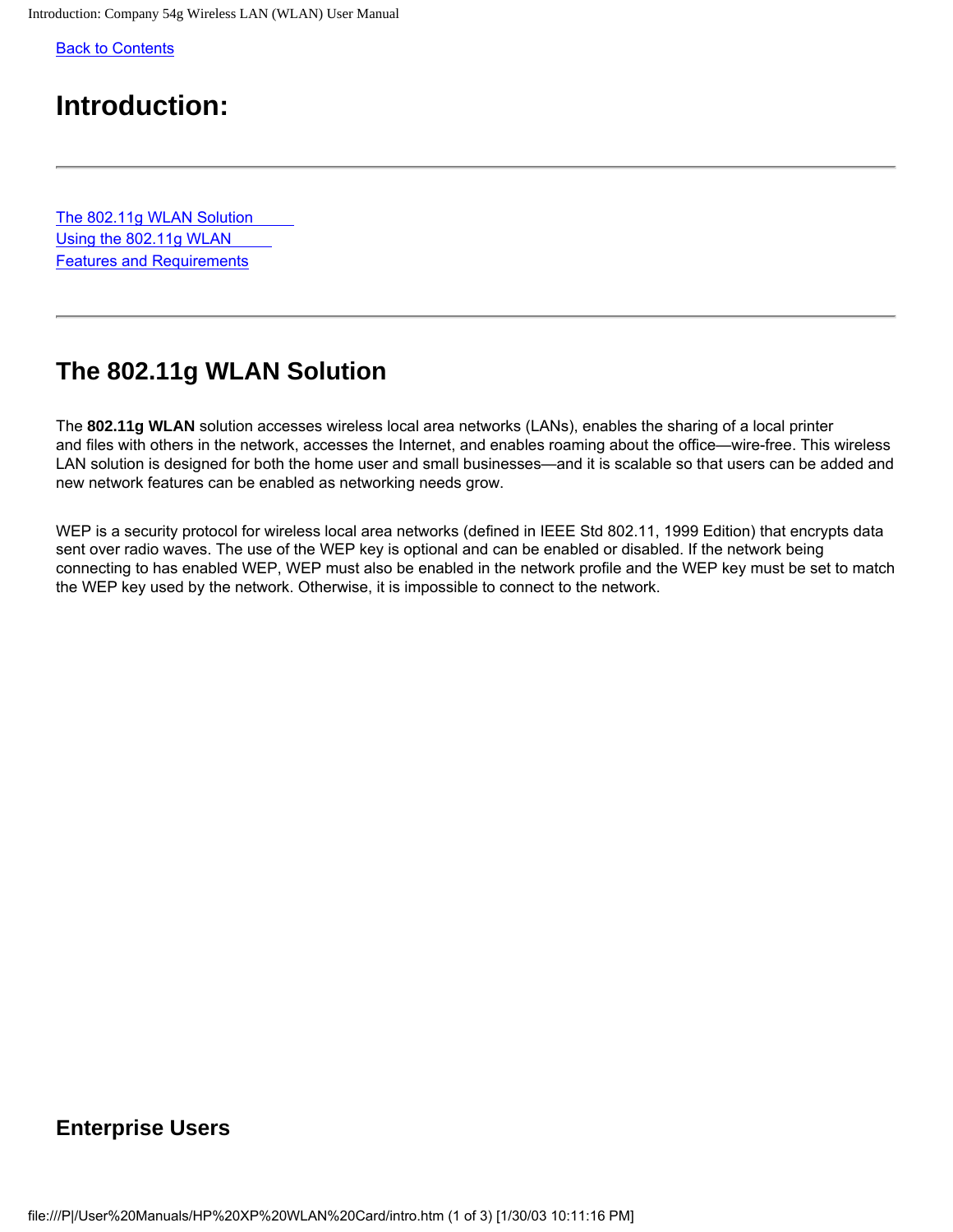Introduction: Company 54g Wireless LAN (WLAN) User Manual

Obtain the following information from the network administrator:

- Network names (SSID) of the specific wireless networks to connect to
- WEP (Wired Equivalent Privacy) key information (if any) for the networks to connect to
- For Microsoft® Windows® networking, the customer name and workgroup name
- For a network account, a user name and password
- An IP address (if not using a DHCP server)

## **Using the 802.11g WLAN**

The **802.11g** enabled device is an IEEE 802.11g based wireless LAN device. A LAN is composed of two or more computers that are connected to each other to share files or common equipment such as a printer or an Internet connection. A wireless LAN provides the same functionality of a wired network, but it eliminates the need to install networking cables and other networking equipment. Not only is a wireless LAN easier to deploy, but it also allows for roaming.

## <span id="page-2-0"></span>**Features and Requirements**

An IEEE 802.11 based wireless LAN includes the following features:

- Support for IEEE 802.11g draft specification
- Support for IEEE 802.11b standard
- 2.4-GHz band operation
- Network data rate of up to 54 Mbit/s
- Wired Equivalent Privacy (WEP) encryption

The 802.11g enabled device works with any Wi-Fi CERTIFIED® base station or wireless client adapter.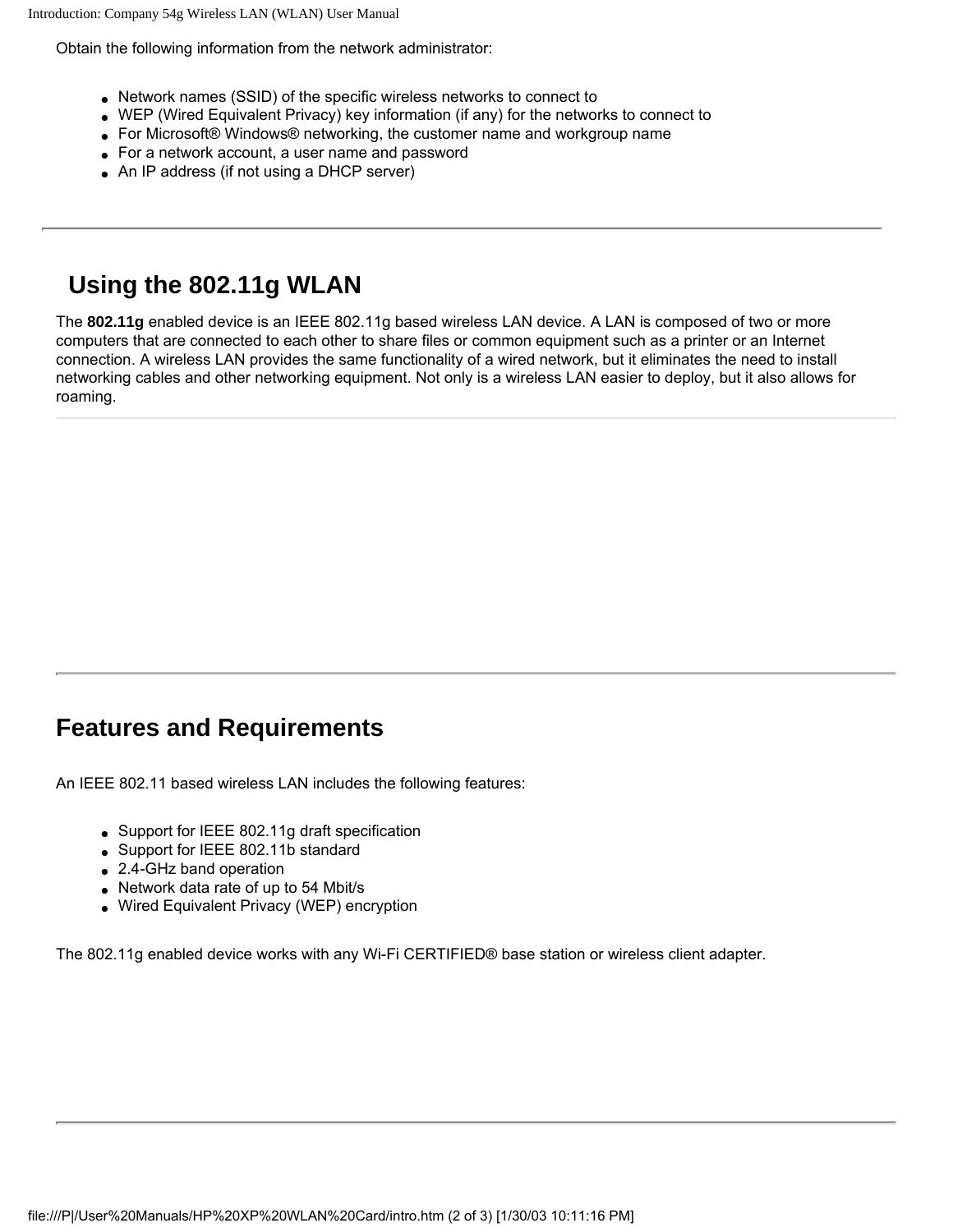**[Back to top](#page-1-1)** 

**[Back to Contents](#page-0-0)** 

Ccopyright and Trademark Information.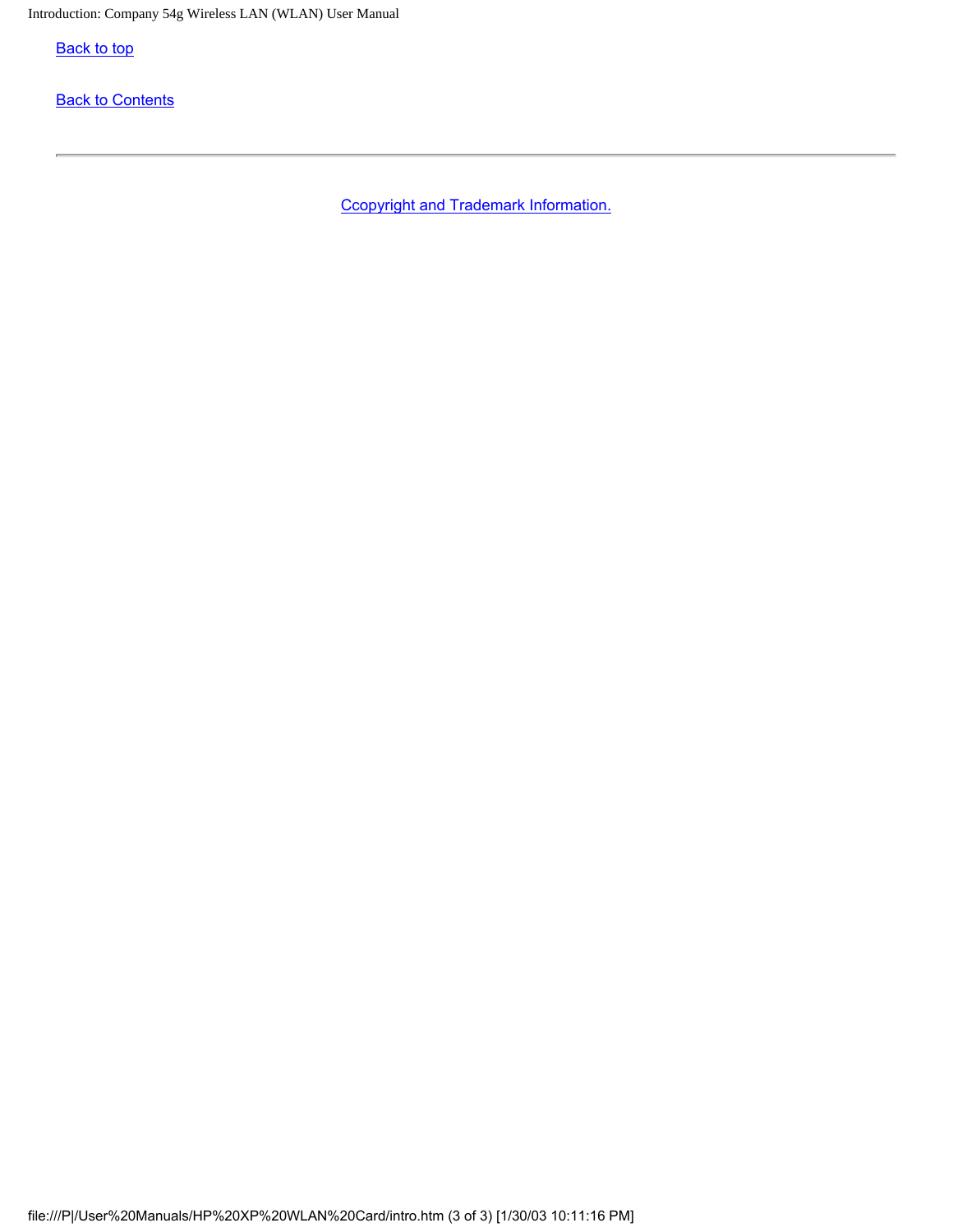<span id="page-4-0"></span>Completing the Setup: Company 54g Wireless LAN (WLAN) User Manual

[Back to Contents](#page-0-0)

# **Completing the Setup:**

NOTE—Before starting, obtain the required network information from the network administrator or the wireless access point installer (see [The Company 802.11g WLAN Solu](#page-1-2)ti[on in Introduc](#page-1-0)tion).

[Modes of Operation](#page-4-1)

## <span id="page-4-1"></span>**Modes of Operation**

A wireless LAN can be configured for two different modes of operation: infrastructure network and computer-to-computer (ad hoc) network. Whereas each mode has its advantages, one mode may be more appropriate than the other, depending on the location and type of network connection.

### **Infrastructure Mode**

The key difference between the infrastructure type of network and an ad hoc network is that the infrastructure network includes a base station (host) computer that has a built-in wireless network adapter and is connected to a wireless access point (AP). This functionality allows computers on the infrastructure wireless LAN to access the resources and tools of the wired LAN, including Internet access, e-mail, file transfers, and printer sharing.

#### **Characteristics**

Networked computers communicate with each other through a dedicated AP. All data transmitted between the computers on this wireless LAN passes through the AP.

#### **Advantages**

- Extended range. The access point extends the range of the wireless LAN. Each computer can communicate with other computers equipped by wireless networks that are within the range of the access point.
- Roaming. As the user moves around the home or office, the 802.11g enabled device determines the best access point to use to ensure continuous communication with the network.
- Network connectivity. An access point can provide wireless LAN access to an existing wired network by bridging the two networks together. This gives users of the wireless LAN access to all the functions of a wired network—from file server access to e-mail and the Internet.

#### **Disadvantages**

Because the infrastructure mode offers more features, it requires additional components and setup time to deploy.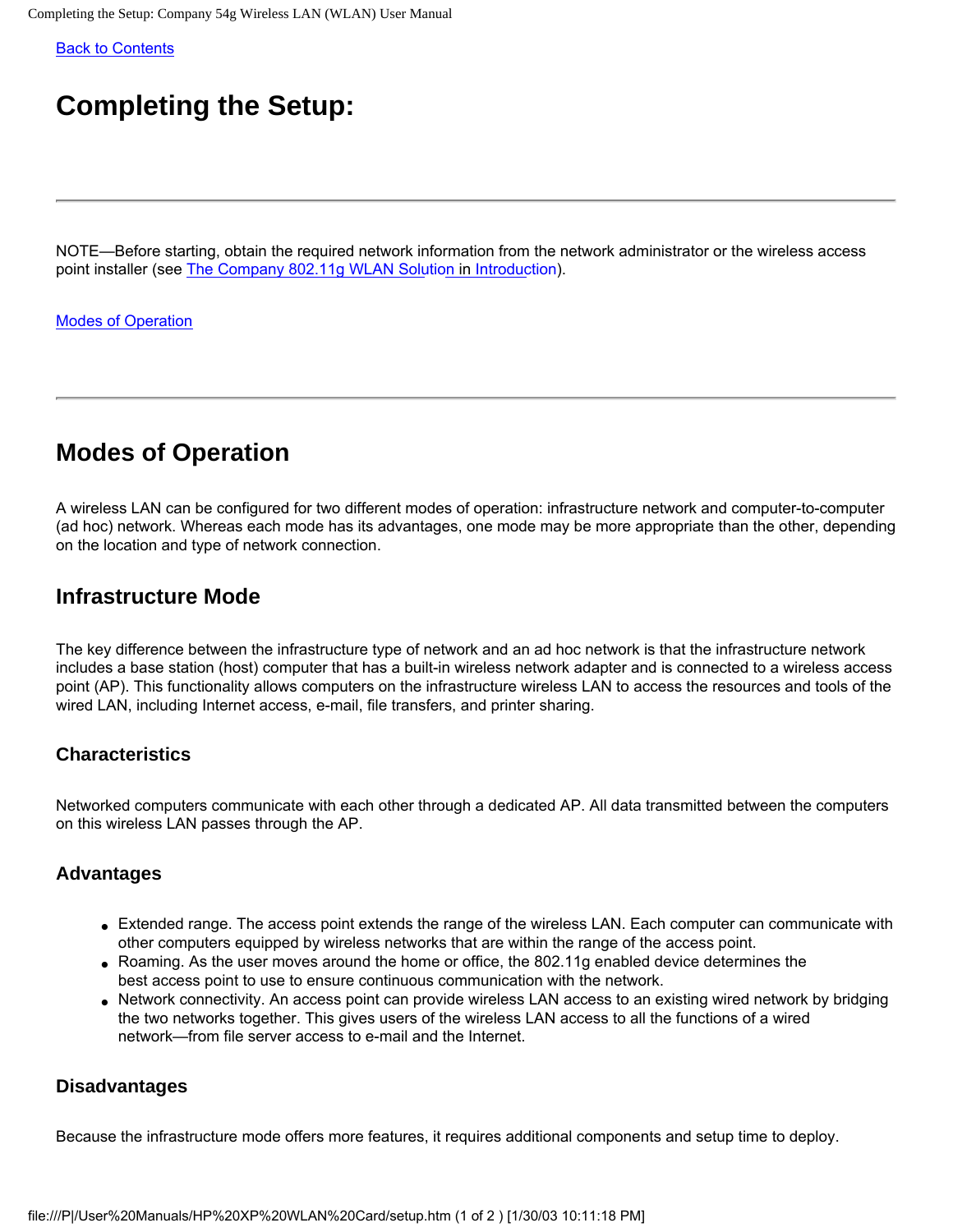#### **Requirements**

A base station computer having a wired connection to the Internet, a wireless network adapter, and a connection to an AP.

### **Computer-to-Computer Mode**

A peer-to-peer (ad hoc) network is the easiest to deploy and is ideal for home use or in small offices. This mode allows the sharing of files with other employees, printing to a shared office printer, and access to the Internet through a shared modem. With ad hoc networking, however, the computer is only able to communicate with other wireless networks that are within a certain range and are in the same wireless workgroup.

#### **Characteristics**

Networked computers send data directly to each other.

#### **Advantages**

- Simple setup
- Cost efficiency

#### **Disadvantages**

Communication is limited to those who are located within a certain range.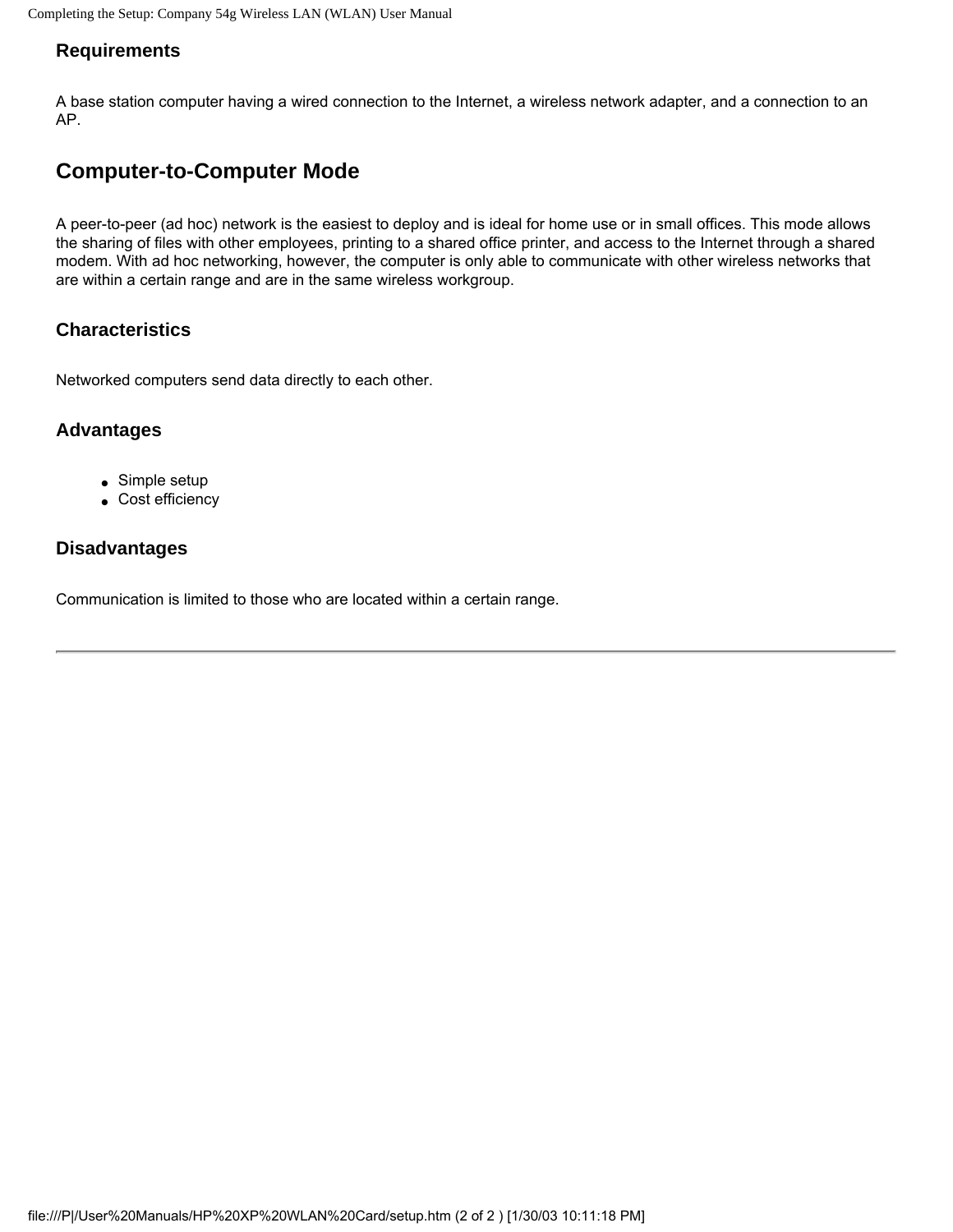<span id="page-6-0"></span>[Back to Contents](#page-0-0)

# **Utility Functions:**

[Running Utility Functions](#page-6-1)

## <span id="page-6-1"></span>**Running Utility Functions**

<span id="page-6-2"></span>The utility functions and details for the wireless network connection are available in **Control Panel**. These functions include **Disabling the network device**, **Renaming the connection**, **View status of this connection**, and **Change settings of this connection**.

### **Changing Settings**

- 1. Click **Start**, then click **Control Panel**.
- 2. Double-click **Network Connections**.
- 3. Click **Wireless Network Connections**, and then click **Change settings of this connection**.
- Click the **Wireless Network** tab to configure available networks, add and remove networks, and change network properties.
- Click the **General** tab, then click **Configure**
	- ❍ To change the properties of the network adapter, click the **Advanced** tab.
	- $\circ$  To view details about the driver files, update the driver for the device, roll back to the previous driver, or to uninstall the driver, click the **Driver** tab.
	- ❍ To view resource settings, click the **Resources** tab.
	- ❍ To change power management settings, click the **Power Management** tab.

The **Advanced** tab in **Network Adapter Properties** lists the properties for the *Company* **54g Wireless LAN (WLAN)** adapter.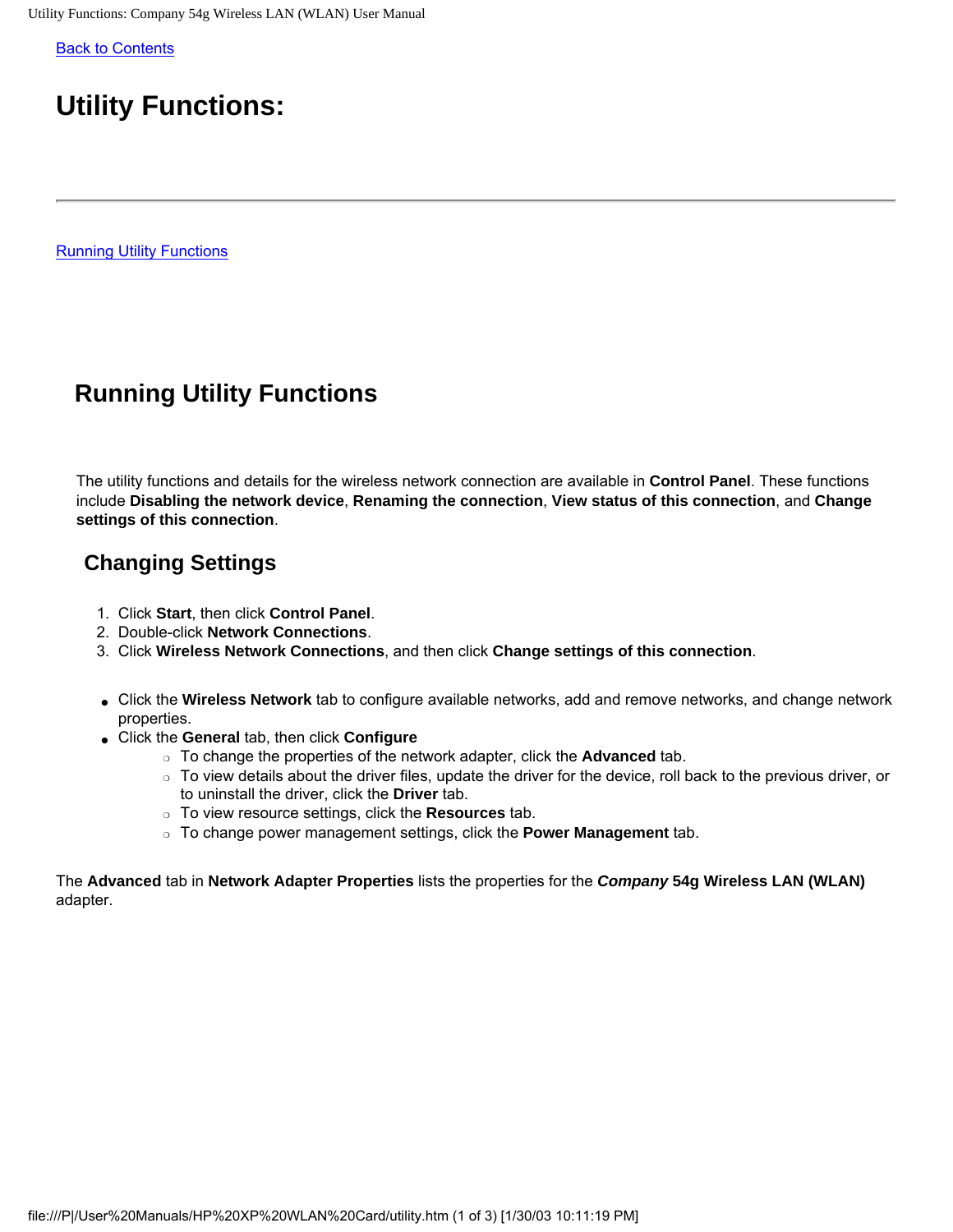| <b>HP WLAN 54g W450 Network Adapter Properties</b>                                                                                                                 |                            |        |
|--------------------------------------------------------------------------------------------------------------------------------------------------------------------|----------------------------|--------|
| Advanced<br><b>Driver</b><br>General                                                                                                                               | Resources Power Management |        |
| The following properties are available for this network adapter. Click<br>the property you want to change on the left, and then select its value<br>on the right.  |                            |        |
| Property:                                                                                                                                                          | Value:                     |        |
| Fragmentation Threshold<br>IBSS 54g(tm) Mode                                                                                                                       | 11                         | ÷      |
| <b>IBSS Channel Number</b>                                                                                                                                         |                            |        |
| Locale<br><b>Locally Administered MAC Address</b><br><b>PLCP</b> Header<br>Power Output<br>Power Save Mode<br>Radio Enable/Disable<br>Rate<br><b>RTS Threshold</b> |                            |        |
|                                                                                                                                                                    |                            |        |
|                                                                                                                                                                    | OK                         | Cancel |

- **IBSS Channel Number** selects the independent basic service set (IBSS) channel number on which to operate. The *Company* **54g** enabled device comes preset for use on channels 1—11. This setting is acceptable in most countries. Some countries allow use on more channels. If you travel to a country that allows the use of other channels, change the **IBSS Channel Number** to that number.
- **Locale** selects the adapter properties that comply with the operating regulations for that locale. The **Locale** settings include **USA**, **Israel**, **Japan**, **Jordan**, **Thailand**, and **Worldwide**. This wireless LAN device is normally preset by default for the country in which the device is sold. Before operating this WLAN device, verify that the locale selection is correct by following the steps described in [Changing Settings](#page-6-2) above. On the **Advanced** tab of

#### **HP WLAN 54g W450 Network Adapter Properties**,

- ❍ Click **Locale**
- ❍ In the **Value** list, select the appropriate regional location
- **Radio Enable/Disable** allows you to turn the radio on or off as necessary to comply with restrictions prohibiting the emission of radio signals.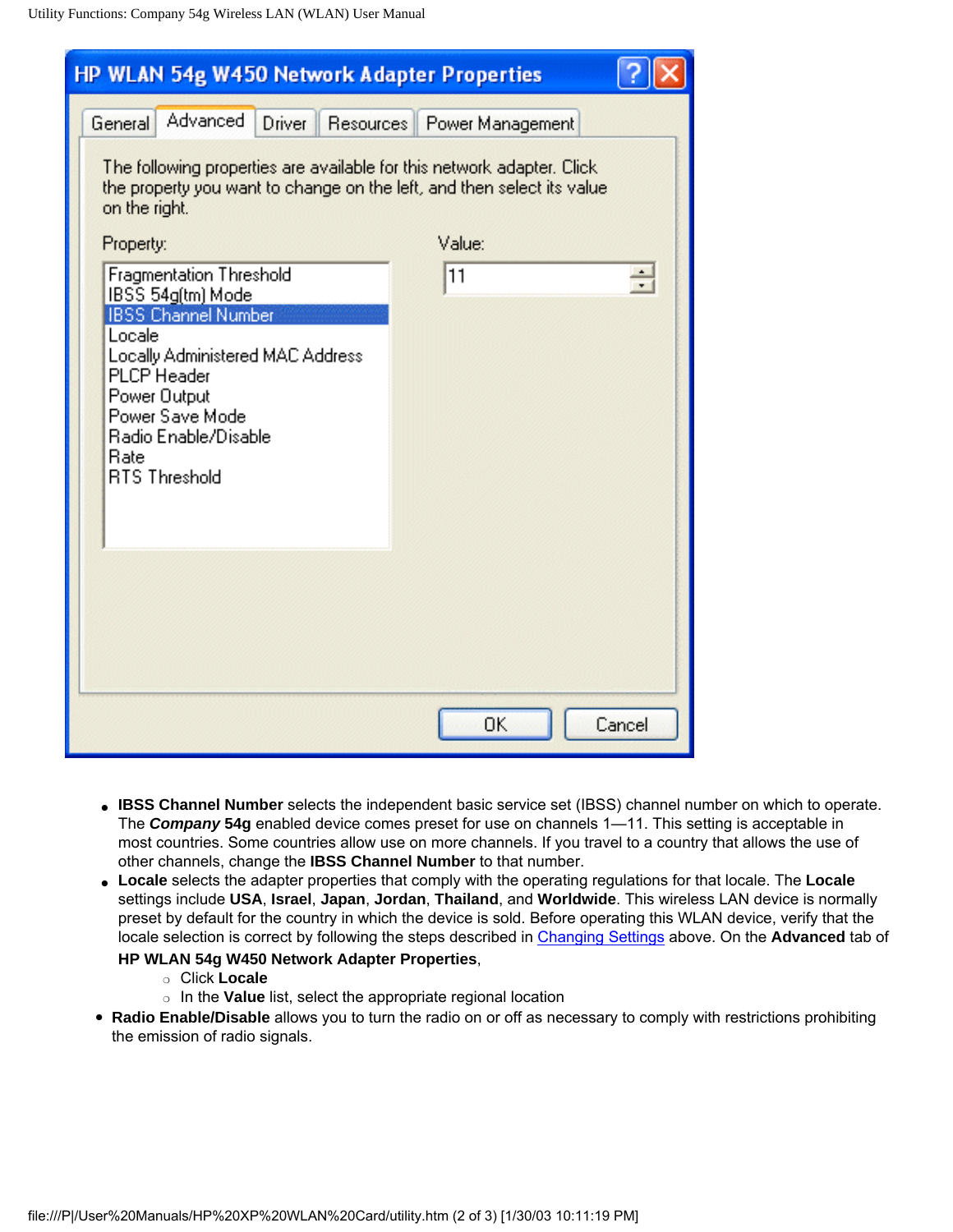● **Rate** sets the transmission rate. The default setting is **Use best rate**. This automatically adjusts the data rate to the optimal rate based on the capabilities of the other clients and access points.

The default values for the properties listed below are set for maximum performance. Therefore, It is not recommended for home users to change the settings for any of these properties. Only network administrators or persons having technical wireless LAN experience should attempt to change any of the settings.

- **Fragmentation Threshold** is the threshold at which the IEEE 802.11 adapter break the packet into multiple frames.
- **IBSS 54g (TM) Mode** is used to set the connection type in an ad hoc network. The following options are available:
	- $\circ$  54g 802.11b compatible— links at the best rate with an IEEE 802.11b and an IEEE 802.11g network (recommended setting).
	- ❍ 54g Performance— links only with IEEE 802.11g networks at the highest rate. In addition it excludes IEEE 802.11b networks.
	- ❍ 802.11b Mode— links only with IEEE 802.11b networks at the highest rate. In addition it excludes IEEE 802.11g networks.
- **Locally Administered MAC Address** is used to override the MAC address of the *Company* **54g Wireless LAN** adapter.
- **PLCP Header** is used to set the header type used for CCK rates. Can be long, auto (short/long).
- Power Output is used for putting out a percentage of the maximum output power.
- **Power Save Mode** is used to put the *Company* 54g enabled device into the IEEE 802.11 Power Save mode. In Power Save mode, the radio is periodically powered down to conserve power. When in Power Save mode, packets are stored in the AP until the STA comes on.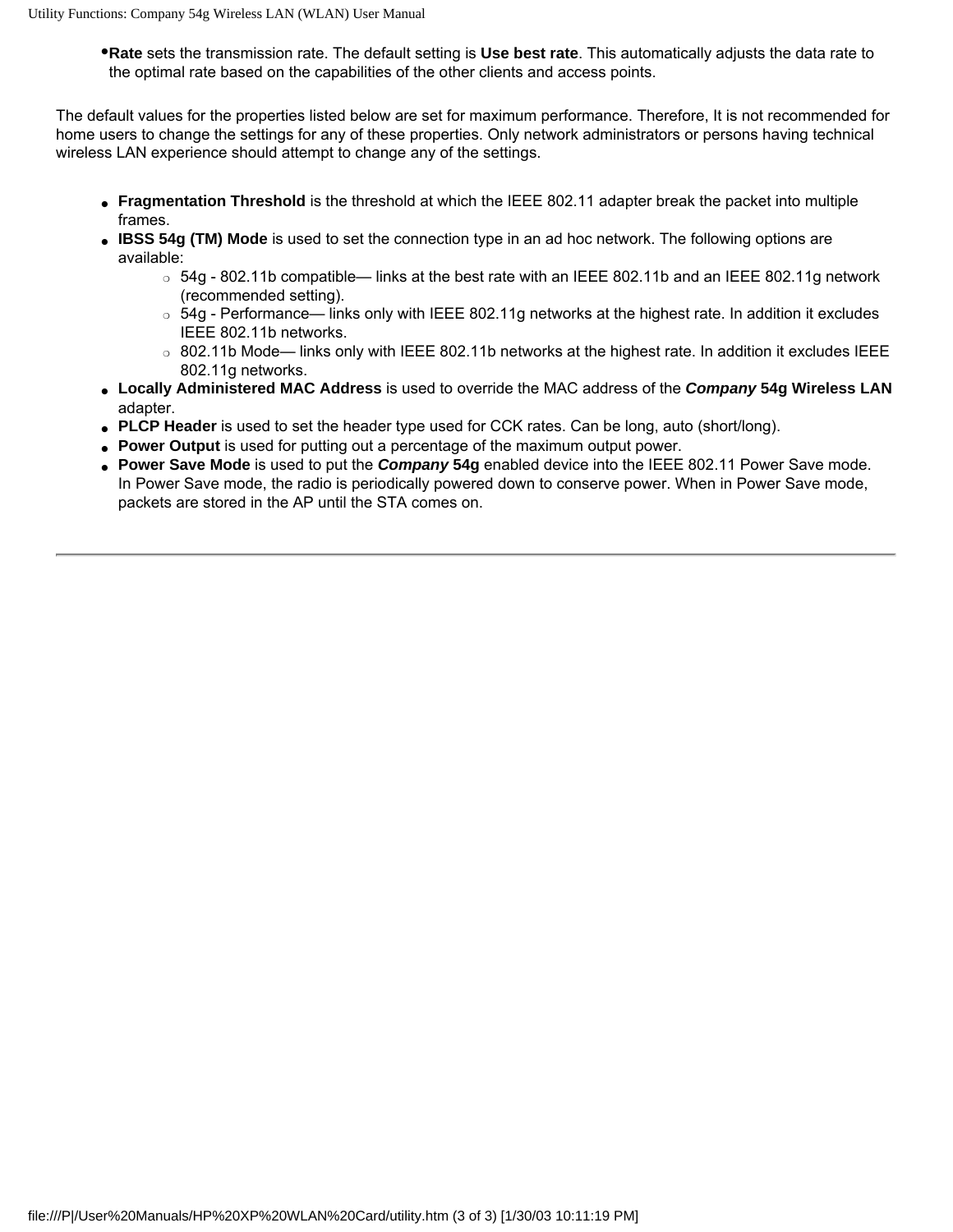<span id="page-9-0"></span>Specifications: Company 54g Wireless LAN (WLAN) User Manual

**[Back to Contents](#page-0-0)** 

## **Specifications:**

Physical Characteristics Temperature and Humidity Limitations **Power Characteristics Networking Characteristics** [Radio Characteristics](#page-9-0)

## **Physical Characteristics**

| <b>Characteristic</b>             | <b>Description</b>   |
|-----------------------------------|----------------------|
| <b>Form Factor</b>                | USB form factor      |
| <b>Dimensions</b> (length, width) | 40 mm $\times$ 44 mm |

## **Temperature and Humidity Limitations**

| <b>Condition</b>             | <b>Description</b>                    |
|------------------------------|---------------------------------------|
| <b>Operating Temperature</b> | 0 to $85^{\circ}$ C                   |
| <b>Operating Humidity</b>    | 90% maximum (no condensation allowed) |
| <b>Storage Temperature</b>   | $-40$ to $90^{\circ}$ C               |
| <b>Storage Humidity</b>      | 90% maximum (no condensation allowed) |

### **Power Characteristics**

|                       | <b>Values</b>                 |                               |
|-----------------------|-------------------------------|-------------------------------|
| <b>Characteristic</b> | <b>IEEE 802.11g Operation</b> | <b>IEEE 802.11b Operation</b> |
| Doze Mode             | 40 mA                         | 40 mA                         |
| <b>Receive Mode</b>   | 350 mA                        | 220 mA                        |
| <b>Transmit Mode</b>  | 350 mA                        | 330 mA                        |
| <b>Power Supply</b>   | 3.3V                          | 3.3V                          |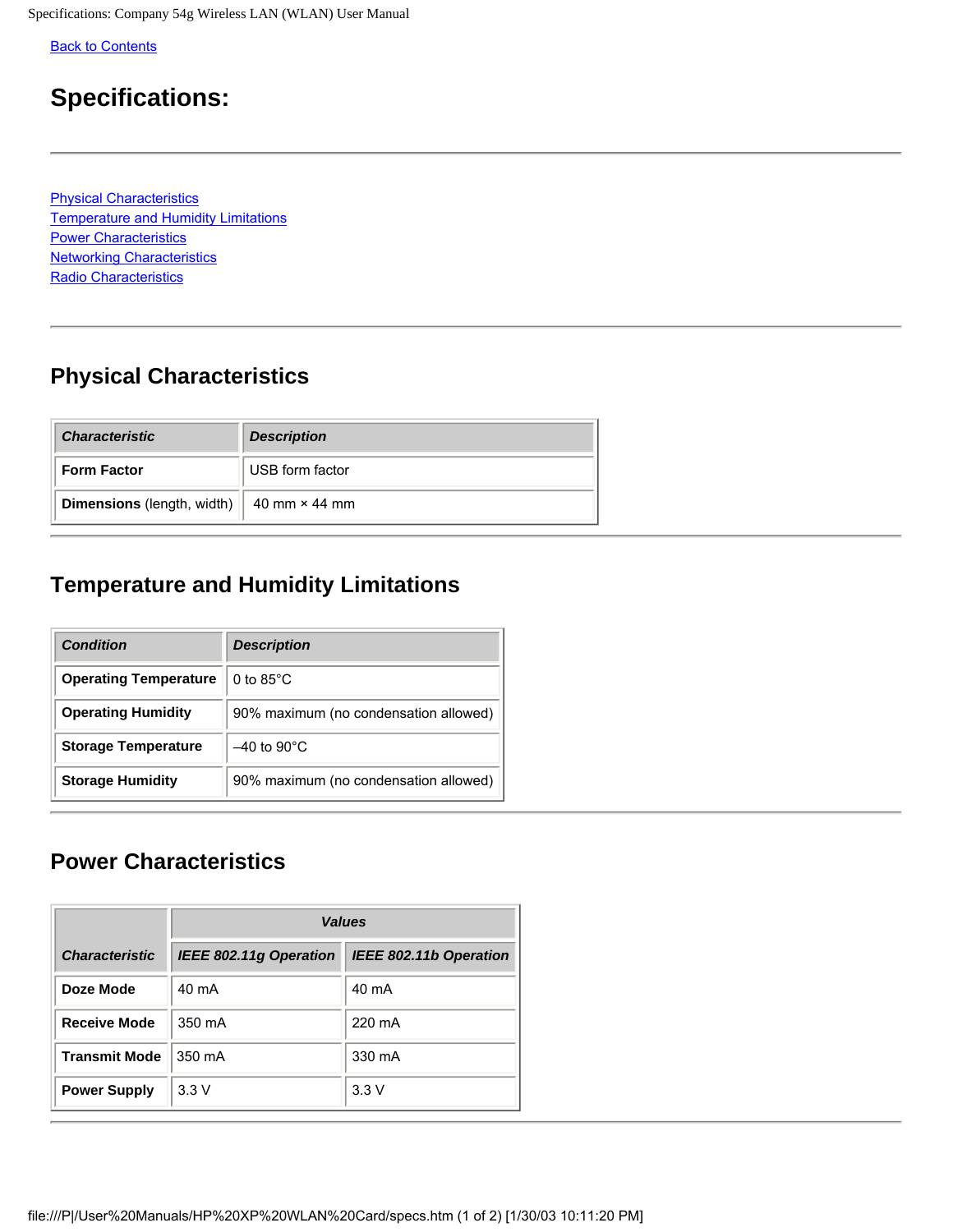## **Networking Characteristics**

| <b>Characteristic</b>                                                               | <b>Description</b>                                                                                  |
|-------------------------------------------------------------------------------------|-----------------------------------------------------------------------------------------------------|
| Compatibility                                                                       | IEEE Std 802.11b and IEEE Draft Std 802.11g for wireless LAN                                        |
| <b>Network Operating System</b>                                                     | Microsoft® Windows® Networking                                                                      |
| <b>Host Operating System</b>                                                        | Microsoft Windows XP                                                                                |
| <b>Medium Access Protocol</b>                                                       | CSMA/CA (collision avoidance) with acknowledgment (ACK)                                             |
| Data rate (Mbps)                                                                    | IEEE Draft Std 802.11g: 1, 2, 5.5, 6, 11, 12, 18, 24, 36, 48, 54<br>IEEE Std 802.11b: 1, 2, 5.5, 11 |
| NOTE—The Company 54g WLAN solution uses an automatic transmit rate select mechanism |                                                                                                     |

### **Radio Characteristics**

| <b>Characteristic</b>       | <b>Description</b>                                                                                                                                                                                                                                                                               |
|-----------------------------|--------------------------------------------------------------------------------------------------------------------------------------------------------------------------------------------------------------------------------------------------------------------------------------------------|
| <b>Frequency Band</b>       | 2.4 GHz (IEEE 802.11b, IEEE Draft Std 802.11g)                                                                                                                                                                                                                                                   |
| <b>Modulation Technique</b> | Direct sequence spread spectrum (DSSS)                                                                                                                                                                                                                                                           |
|                             | • CCK for high and medium transmit rate<br>• DQPSK for standard transmit rate<br>• DBPSK for low transmit rate<br>Orthogonal frequency division multiplexing (OFDM)<br>• 52 subcarriers with BPSK, QPSK, 16-QAM or 64-QAM<br>• Forward error correction convolutional coding rate: 1/2, 2/3, 3/4 |
| <b>Spreading</b>            | 11-chip Barker sequence                                                                                                                                                                                                                                                                          |
| <b>Bit Error Rate (BER)</b> | Better than 10(-5) ppm                                                                                                                                                                                                                                                                           |
| <b>Nominal Output Power</b> | IEEE Std 802.11b: 19dBm; IEEE Std 802.11g: 16.5 dBm                                                                                                                                                                                                                                              |

**NOTE—**See [Regulatory Information](file:///P|/User%20Manuals/HP%20XP%20WLAN%20Card/regs.htm) for country-specific performance characteristics and use restrictions.

**Back to top** 

**[Back to Contents](#page-0-0)**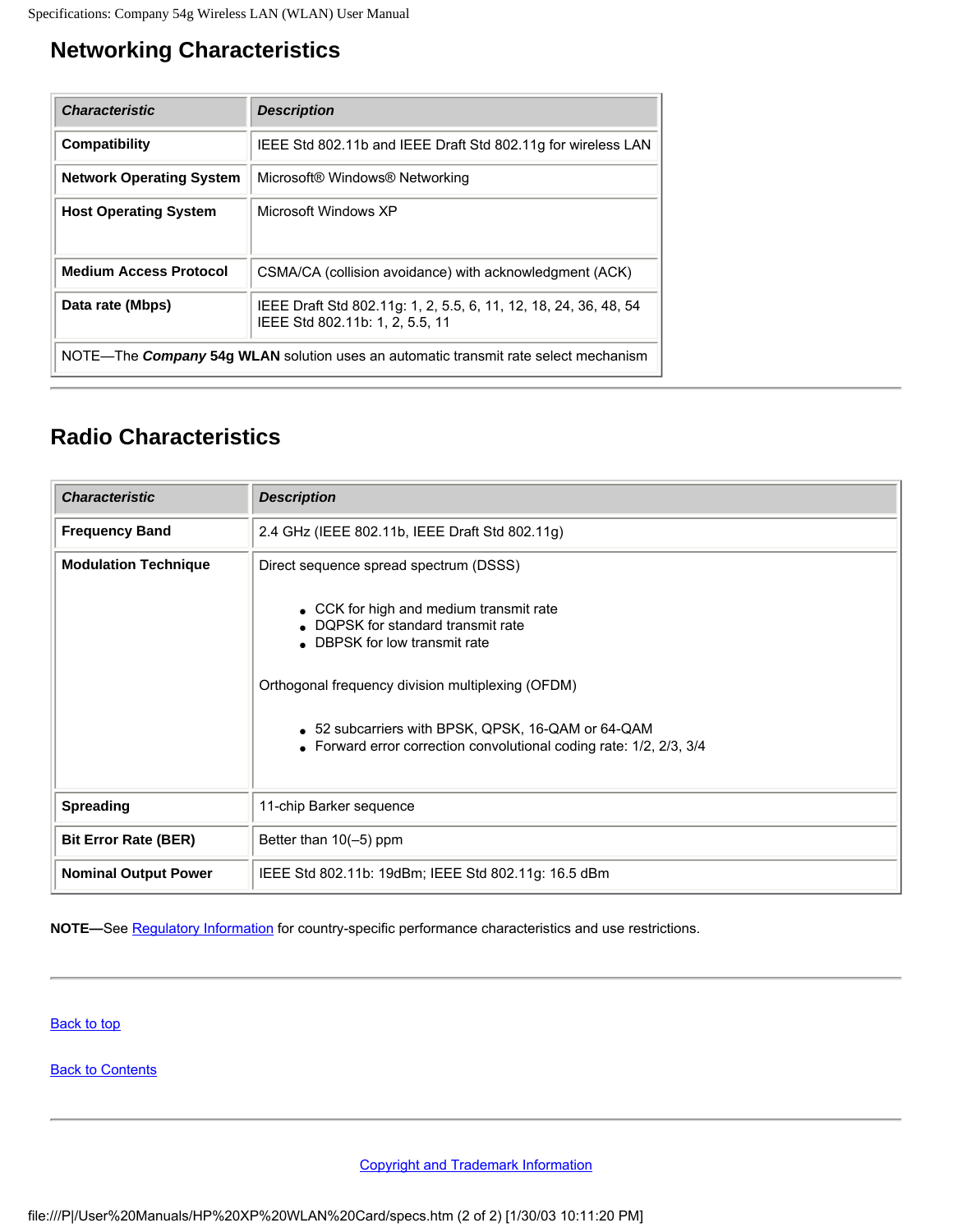#### **Regulatory Statements for RSVLD-0608**

## **USA-Federal Communications Commission (FCC)**

This equipment has been tested and found to comply with the limits for a Class B digital device, pursuant to Part 15 of FCC Rules. These limits are designed to provide reasonable protection against harmful interference in a residential installation. This equipment generates, uses, and can radiate radio frequency energy. If not installed and used in accordance with the instructions, it may cause harmful interference to radio communications. However, there is no guarantee that interference will not occur in a particular installation.

If this equipment does cause harmful interference to radio or television reception, which can be determined by tuning the equipment off and on, the user is encouraged to try and correct the interference by one or more of the following measures:

-Reorient or relocate the receiving antenna

-Increase the distance between the equipment and the receiver.

-Connect the equipment to outlet on a circuit different from that to which the receiver is connected.

-Consult the dealer or an experienced radio/TV technician for help.

Any changes or modifications not expressly approved by the party responsible for compliance could void the user's authority to operate the equipment.

### Caution: Exposure to Radio Frequency Radiation.

To comply with FCC RF exposure compliance requirements, a separation distance of at least 20 cm must be maintained between the antenna of this device and all persons. This device must not be co-located or operating in conjunction with any other antenna or transmitter.

## **Canada – Industry Canada (IC)**

This device complies with RSS 210 of Industry Canada.

Operation is subject to the following two conditions: (1) this device may not cause interference, and (2) this device must accept any interference, including interference that may cause undesired operation of this device."

L ' utilisation de ce dispositif est autorisée seulement aux conditions suivantes : (1) il ne doit pas produire de brouillage et (2) l' utilisateur du dispositif doit étre prêt à accepter tout brouillage radioélectrique reçu, même si ce brouillage est susceptible de compromettre le fonctionnement du dispositif.

The term "IC" before the equipment certification number only signifies that the Industry Canada technical specifications were met.

To reduce potential radio interference to other users, the antenna type and its gain should be so chosen that the equivalent isotropically radiated power (EIRP) is not more than that required for successful communication.

To prevent radio interference to the licensed service, this device is intended to be operated indoors and away from windows to provide maximum shielding. Equipment (or its transmit antenna) that is installed outdoors is subject to licensing.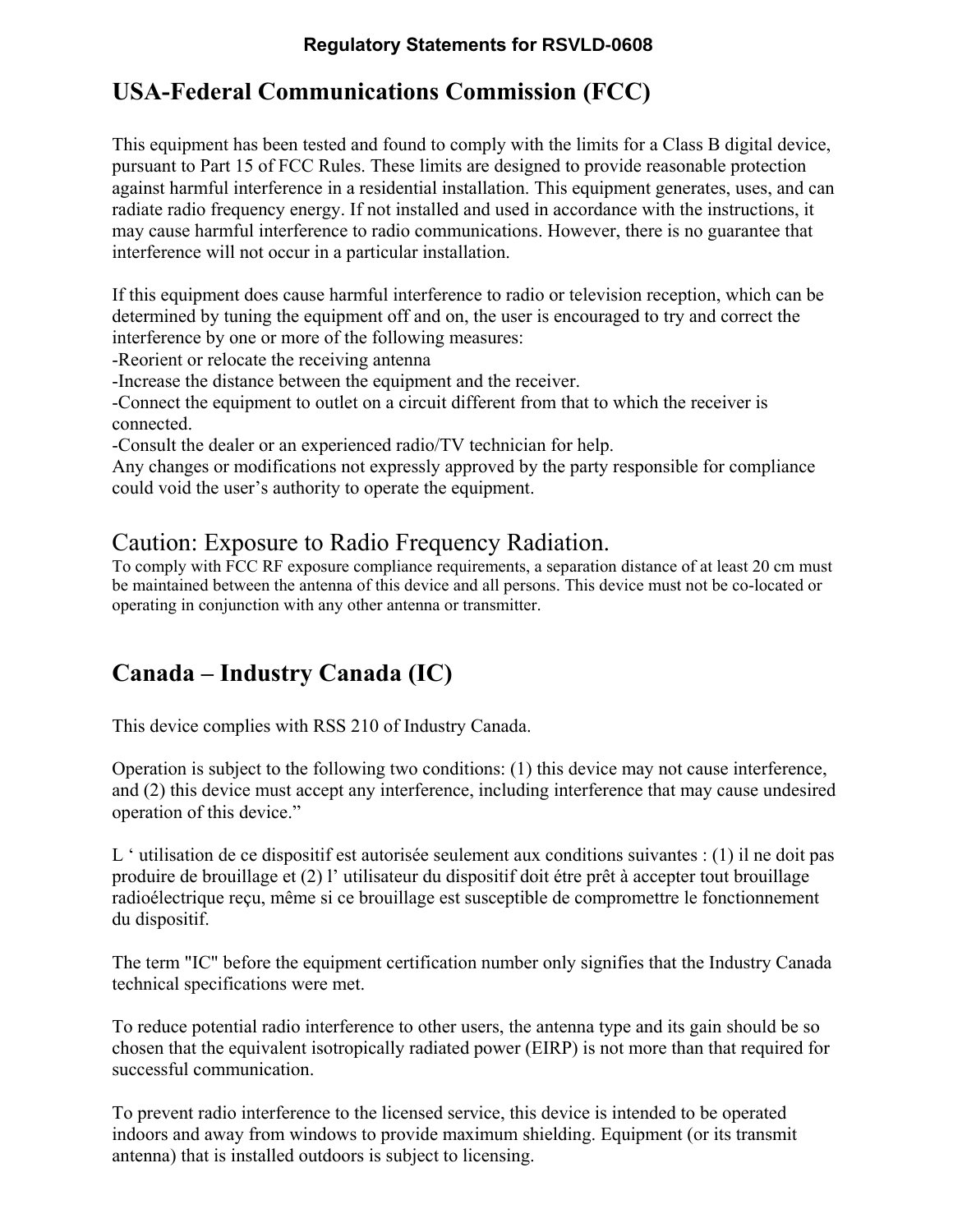Pour empecher que cet appareil cause du brouillage au service faisant l'objet d'une licence, il doit etre utilize a l'interieur et devrait etre place loin des fenetres afin de Fournier un ecram de blindage maximal. Si le matriel (ou son antenne d'emission) est installe a l'exterieur, il doit faire l'objet d'une licence.

### Caution: Exposure to Radio Frequency Radiation.

The installer of this radio equipment must ensure that the antenna is located or pointed such that it does not emit RF field in excess of Health Canada limits for the general population; consult Safety Code 6, obtainable from Health Canada's website www.hc-sc.gc.ca/rpb.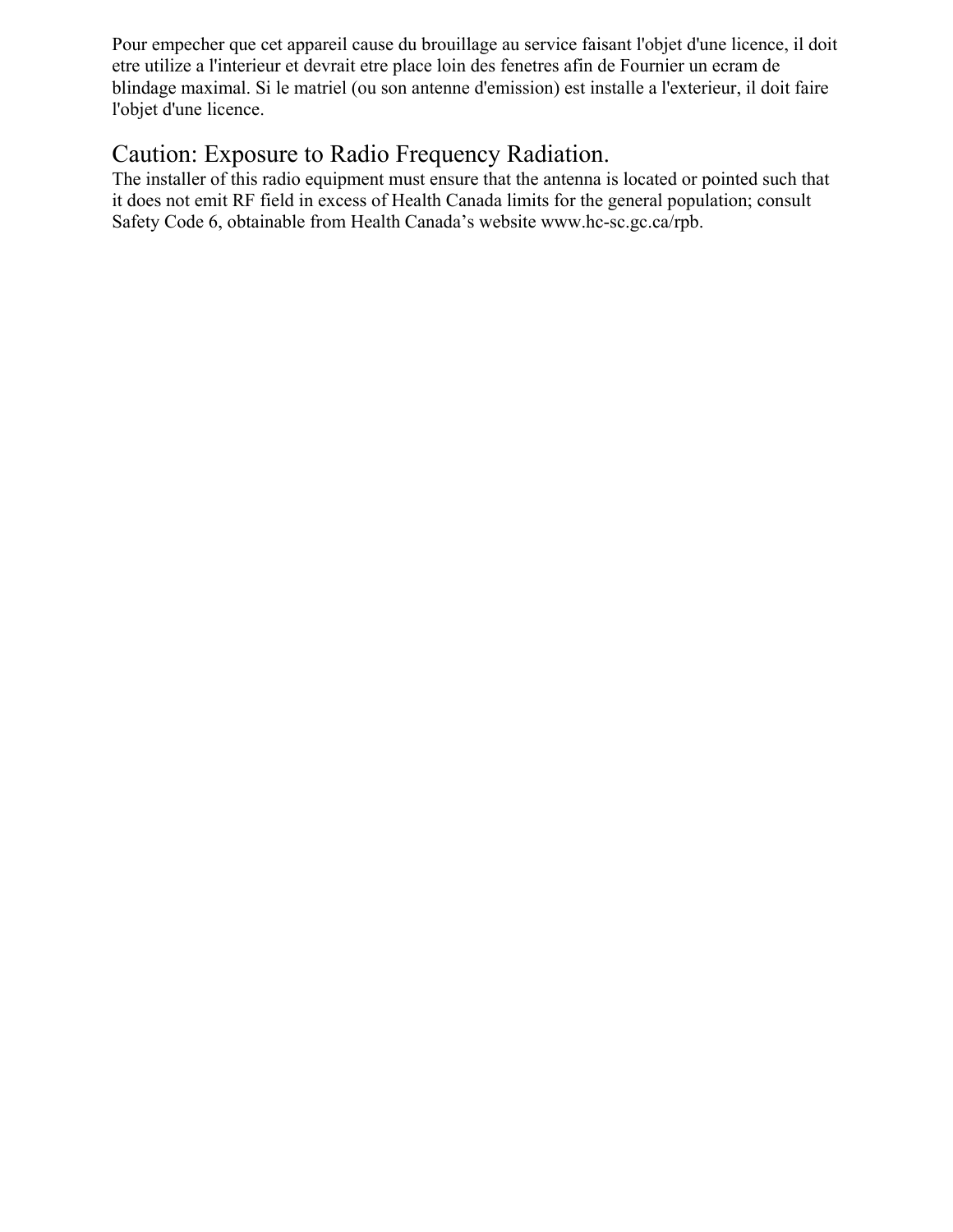#### **Europe—EU Declaration of Conformity and Restrictions**

**Hereby, Broadcom Corp, declares that this equipment complies with the essential requirements and other relevant provisions of Directive 1999/5/EC.** 

This equipment is marked with the  $\mathsf{cc}$  **0984**  $\mathbb{O}_{\mathsf{symbol}}$  and can be used throughout the European **community.** 

**This indicates compliance with the R&TTE Directive 1999/5/EC and meets the relevant parts of following technical specifications:** 

EN 300 328 – Electromagnetic compatibility and Radio spectrum Matters (ERM); Wideband Transmission Systems; Data transmission equipment operating in the 2,4GHz ISM band and using spread spectrum modulation techniques; Harmonized EN covering essential requirements under article 3.2 of the R&TTE directive.

**EN 301 489-17 - Electromagnetic Compatibility and Radio Spectrum Matters (ERM); Electromagnetic Compatibility (EMC) standard for radio equipment and services; Part 17 Specific Conditions for Wideband Data and HIPERLAN Equipment.** 

**EN 60950 - Safety of Information Technology Equipment.** 

**EN 50385 – Product standard to demonstrate the compliances of radio base stations and fixed terminal stations for wireless telecommunication systems with the basic restrictions or the reference levels related to human exposure to radio frequency electromagnetic fields.** 

**Marking by the symbol**  $\bigcup$  **indicates that usage restrictions apply.** 

**France - 2.4GHz for Metropolitan France :** 

**In all Metropolitan départements, wireless LAN frequencies can be used under the following conditions, either for public or private use:** 

**· Indoor use: maximum power (EIRP\*) of 100 mW for the entire 2400-2483.5 MHz frequency band** 

**· Outdoor use: maximum power (EIRP\*) of 100 mW for the 2400-2454 MHz band and with maximum power (EIRP\*) of 10 mW for the 2454-2483 MHz band**